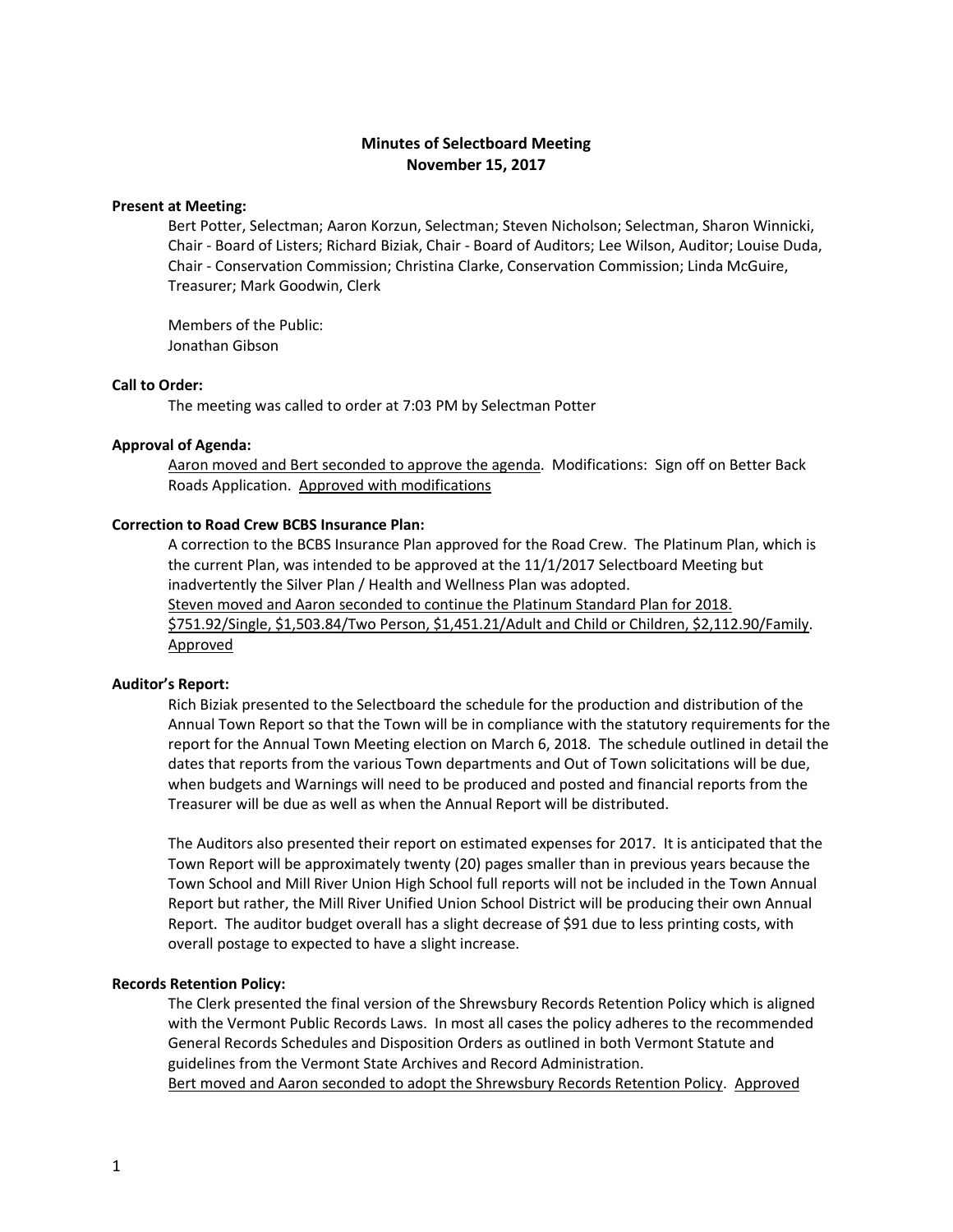#### **Conservation Commission – Financial Request:**

Weezie Duda and Christina Clarke presented to the Selectboard a request to have a budgetary line item included in the budget for the Conservation Commission, similar to other departments having reoccurring expenses. The primary rational was that the Conservation Commission has expenses associated with the numerous activities they provide for the benefit of the Town, some of which they absorb out of pocket as individual members.

The Conservation Commission presented a budget outline of \$700, which includes among other items: Green Up Day activities, memberships, supplies and training. The Selectboard questioned the Conservation Commission about the disposition of and the status of funds currently held in the bank account in the Commission name. Both the Selectboard and the Town Treasurer indicated that if the Conservation Commission were to be included in the budget that the referenced account would need to be closed, so that expenses are managed and reimbursed through the Selectboard Orders process.

The Selectboard thanked the representatives for their presentation and indicated that the Selectboard will consider their request positively as the budget is developed over the next few weeks.

### **Listers Report:**

Sharon informed the Selectboard that the Listers have sourced a new CPU and monitor for about \$600. An additional expense will be required to have the computer networked with the Treasurer and NEMRC. A possible means for the networking to proceed is by utilization of the NEMRC Cloud Service rather than the Town maintaining a stand alone server.

Sharon reported that the negotiations process with the agent for the Appealing property owner has commenced. There have been filings with the Court for discovery articles from the defendant's agent as well as the listing of possible expert witnesses to testify on behalf of the Town. The Selectboard thanked the Listers for their diligence in respect to the on-going appeal.

#### **Open to the Public:**

Jonathan Gibson brought forth a concern in regard to the Shrewsbury Meeting House Trustees. Jonathan presented some context to his concern by way of summarizing his tenure as a Trustee and his involvement in the review and updating of the Meeting House By-Laws, which were adopted in January of 2017. Specifically, Jonathan indicated that it was his impression that the Trustees have not had their Annual Organizational Meeting nor have they had the quarterly meetings as specified in the By-Laws. Jonathan explained that this was of particular concern because there appeared to be some concern in the wider Shrewsbury Community in respect to fees charged for usage of the Meeting House and how those fees were being assessed. An additional concern was outlined in respect to accountability and how the Trustees were organized in respect to Chairperson, Clerk and Treasurer and how decisions take place in regard to fee schedules or requests for annual monetary support from the Town in general in so far as there are no notifications of meetings or minutes of proceedings.

Bert indicated that he will be contacting those Trustees appointed by the Selectboard; Mark Youngstrom (retroactively), Jan O'Hara and Annette Parish in order to inquire as to how best to make the processes of the Trustees transparent to the wider Shrewsbury Community.

## **New Business:**

Bert moved and Aaron seconded to approve the Grant Application to VT DOT Better Back Roads Program. The Grant calls for the RRPC to assist in conducting a road erosion inventory and update existing culvert and road surface inventories to order to develop data for prioritizing problem sites and development of an implementation plan. Of the estimated Project Coast of \$7,978 the Town match will be \$1,329. Approved